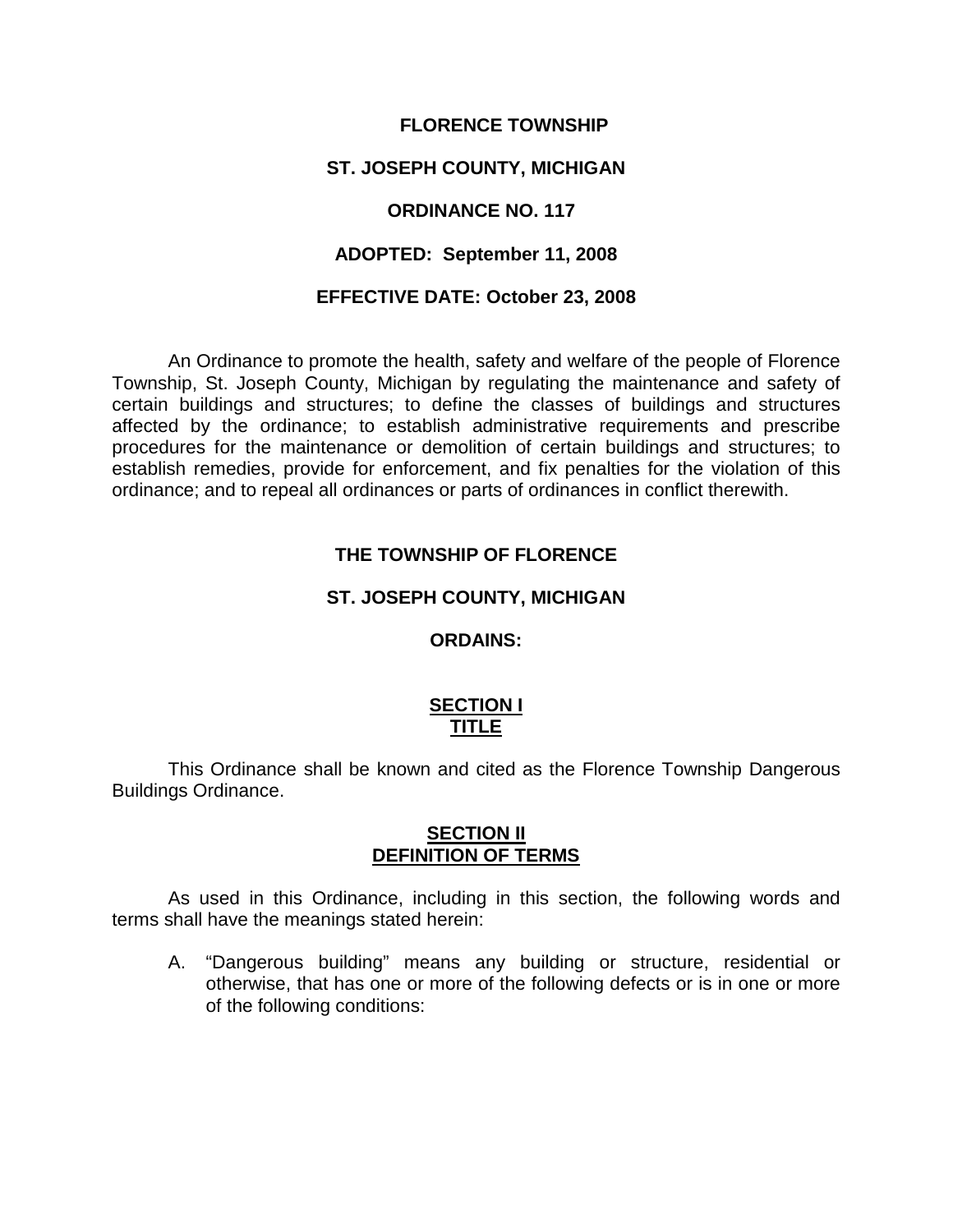- 1. A door, aisle, passageway, stairway or other means of exit does not conform to the Township Fire Code.
- 2. A portion of the building or structure is damaged by fire, wind, flood or other cause so that the structural strength or stability of the building or structure is appreciably less than it was before the catastrophe and does not meet the minimum requirements of the Housing Law of the State of Michigan, Act No. 167 of the Public Acts of 1917, as amended, being section 125.401 et seq. of the Michigan Compiled Laws, or the Michigan Residential or Building Codes for a new building or structure, purpose or location.
- 3. A part of the building or structure is likely to fall, become detached or dislodged, or collapse, and injure persons or damage property.
- 4. A portion of the building or structure has settled to such an extent that walls or other structural portions of the building or structure have materially less resistance to wind than is required in the case of new construction by the Housing Law of the State of Michigan, Act No. 167 of the Public Acts of 1917, as amended, being Section 125.40 1 et seq. of the Michigan Compiled Laws, or the Michigan Residential or Building Codes.
- 5. The building or structure, or a part of the building or structure, because of dilapidation, deterioration, decay, faulty construction, or the removal or movement of some portion of the ground necessary for the support, or for other reason, is likely to partially or completely collapse, or some portion of the foundation or underpinning of the building or structure is likely to fall or give way.
- 6. The building or structure, or a part of the building or structure, is manifestly unsafe for the purpose for which it is used.
- 7. The building or structure is damaged by fire, wind or flood, or is dilapidated or deteriorated and becomes an attractive nuisance to children who might play in the building or structure to their danger, or becomes a harbor for vagrants, criminals or immoral persons, or enables persons to resort to the building or structure for committing a nuisance or an unlawful or immoral act.
- 8. A building or structure used or intended to be used for dwelling purposes, including the adjoining grounds, because of dilapidation, decay, damage, faulty construction or arrangement, or otherwise, is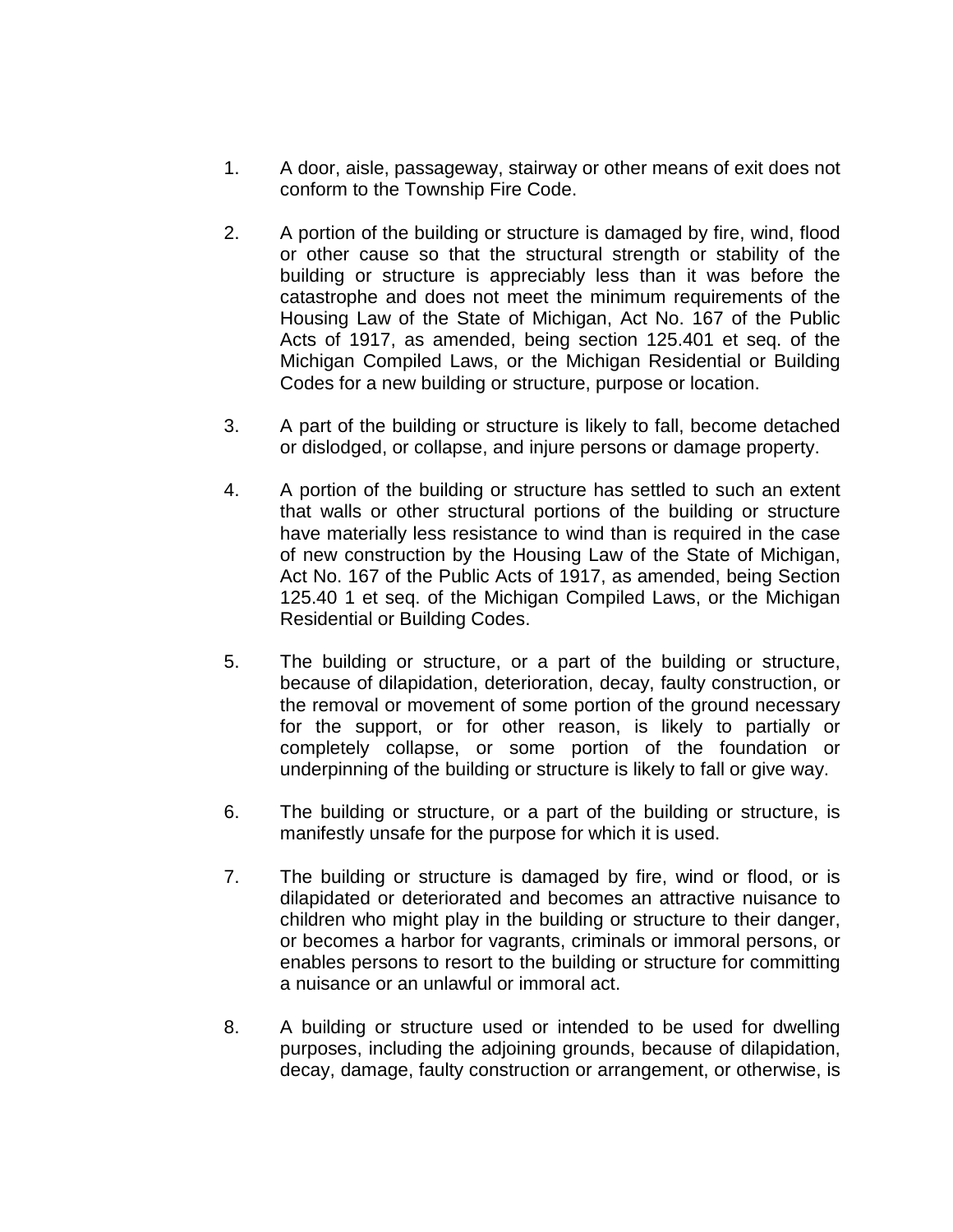unsanitary or unfit for human habitation, is in a condition that the health officer of the township or county determines is likely to cause sickness or disease, or is likely to injure the health, safety or general welfare of people living in the dwelling.

- 9. A building or structure is vacant, dilapidated and open at door or window, leaving the interior of the building exposed to the elements or accessible to entrance by trespassers.
- 10. A building or structure remains unoccupied for a period of 180 consecutive days or longer, and is not listed as being available for sale, lease or rent with a real estate broker licensed under Article 25 of the Occupational Code, Act No. 299 of the Public Acts of 1980, being Sections 339.2501 et seq. of the Michigan Compiled Laws, or is not publicly offered for sale by the owner. This subsection does not apply to either of the following:
	- a. A building or structure as to which the owner or agent does both of the following:
		- (1) Notifies the St. Joseph County Sheriff's Department and the Township Zoning Administrator that the building or structure will remain unoccupied for a period of 180 consecutive days. The notice shall be given by the owner or agent not more than 30 days after the building or structure becomes unoccupied.
		- (2) Maintain the exterior of the building or structure and adjoining grounds in accordance with the Housing Law of the State of Michigan, Act No. 167 of the Public Acts of 1917, as amended, being Section 125.401 et seq of the Michigan Compiled Laws, and the Michigan Residential or Building Codes.
	- b. A secondary dwelling of the owner that is regularly unoccupied for a period of 180 days or longer each year, if the owner notifies the St. Joseph County Sheriff's Department and the Florence Township Zoning Administrator that the dwelling will remain unoccupied for a period of 180 consecutive days or more each year. An owner who has given the notice prescribed by this subparagraph shall notify the St. Joseph County Sheriff's Department not more than 30 days after the dwelling no longer qualifies for this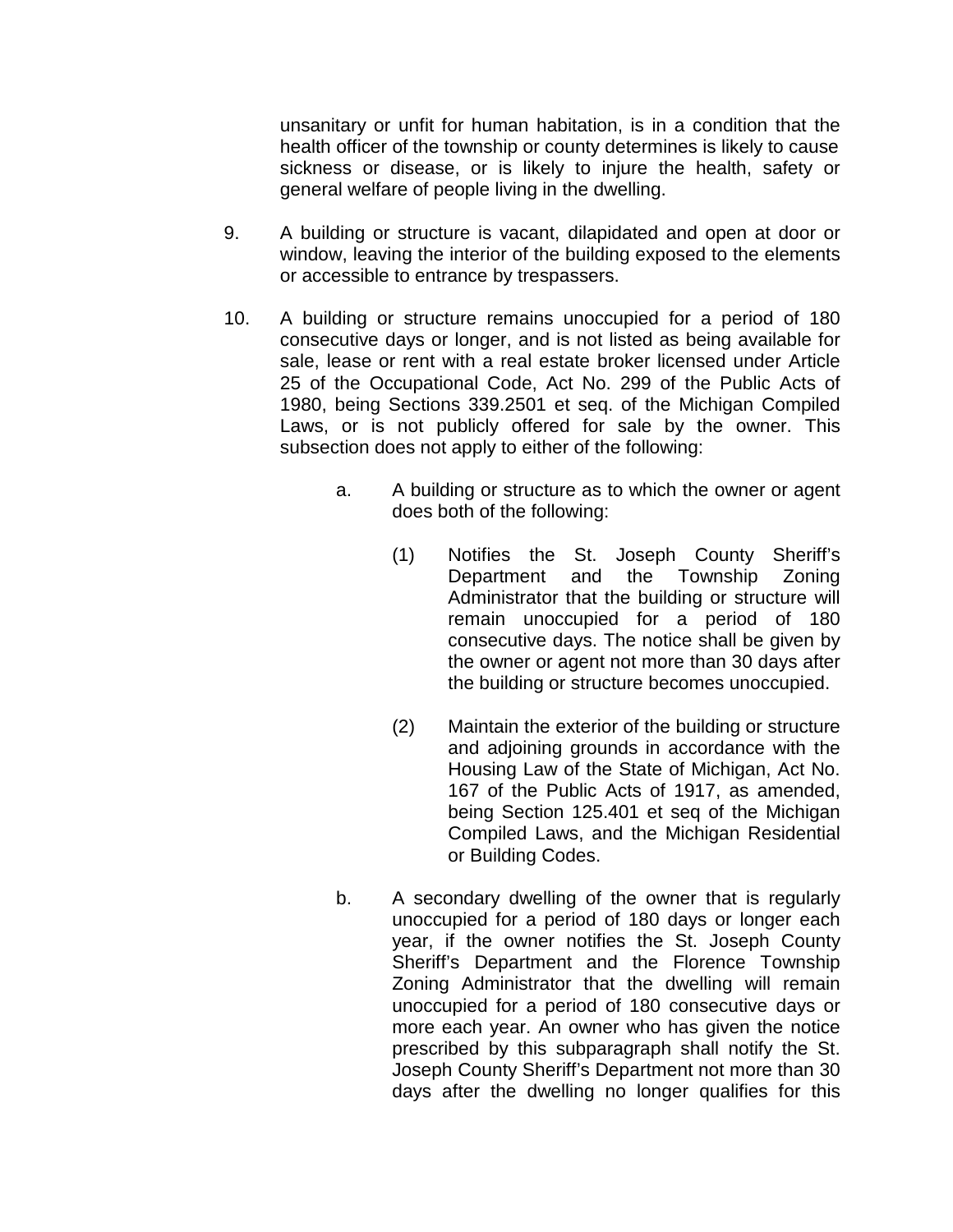exception. As used in this subparagraph, "secondary dwelling" means a dwelling such as a vacation home, hunting cabin or summer home, that is occupied by the owner or a member of the owner's family during part of year.

B. "Enforcing agency" means this Township, through the Township Building Official and/or such other official(s) or agency as may be designated by the Township Board to enforce this ordinance.

### **SECTION III PROHIBITION OF DANGEROUS BUILDINGS**

It shall be unlawful for any owner or agent thereof to keep or maintain any building or part thereof which is a dangerous building as defined in this Ordinance.

# **SECTION IV NOTICE OF DANGEROUS BUILDING; HEARING**

- A. Notice requirement. Notwithstanding any other provision of this ordinance, if a building or structure is found to be a dangerous building, the enforcing agency shall issue a notice that the building or structure is a dangerous building.
- B. Parties entitled to notice. The notice shall be served on each owner of or party in interest in the building or structure in whose name the property appears on the last local tax assessment records of the Township.
- C. Contents of notice. The notice shall specify the time and place of a hearing on whether the building or structure is a dangerous building and state that the person to whom the notice is directed shall have the opportunity at the hearing to show cause why the Hearing Officer should not order the building or structure to be demolished, otherwise made safe, or properly maintained.
- D. Service of notice. The notice shall be in writing and shall be served upon the person to whom the notice is directed either personally or by certified mail, return receipt requested, addressed to the owner or party in interest at the address shown on the tax records. If a notice is served upon a person by certified mail, a copy of the notice shall also be posted upon a conspicuous part of the building or structure. The notice shall be served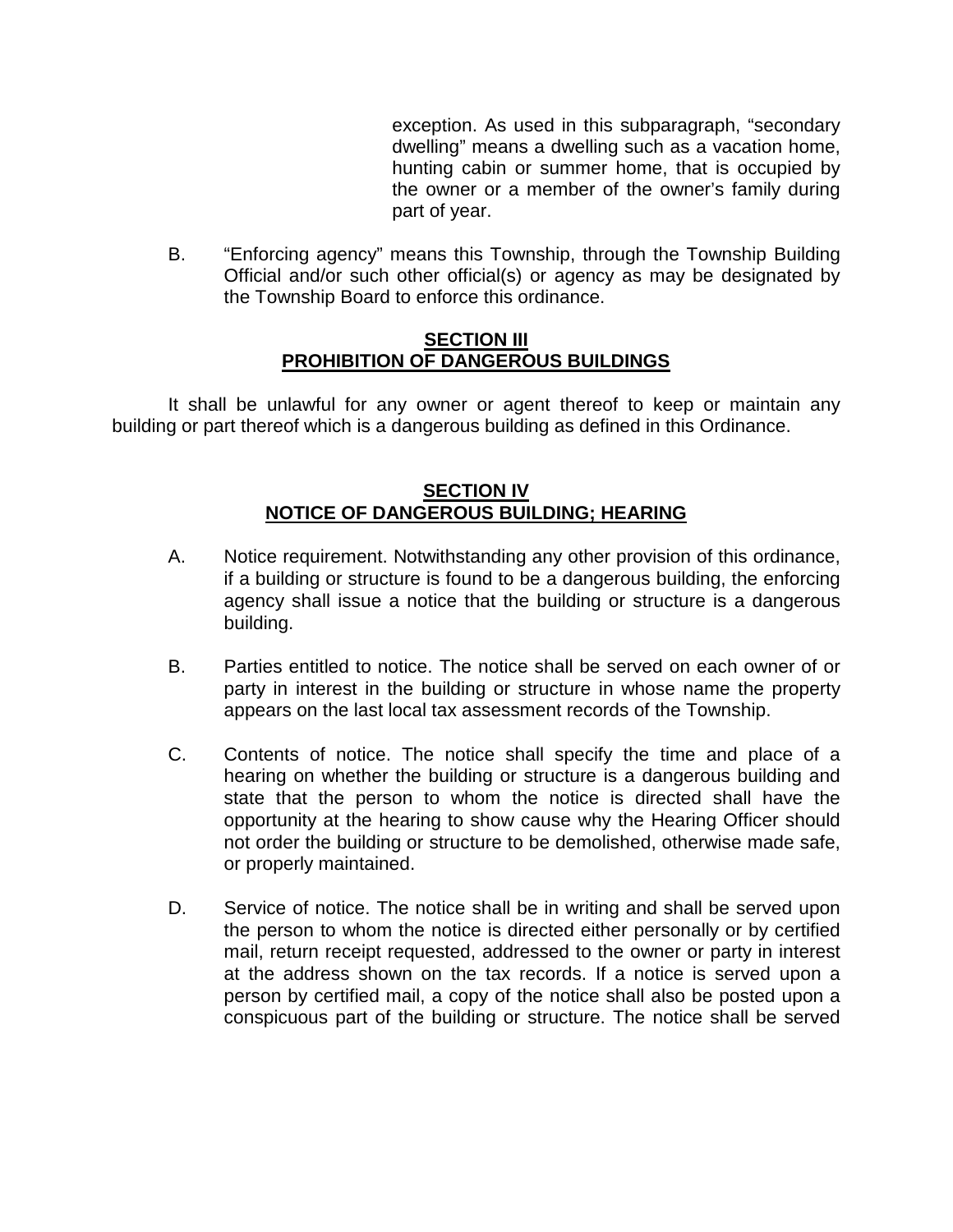upon the owner or party in interest at least ten days before the date of the hearing included in the notice.

# **SECTION V DANGEROUS BUILDING HEARING OFFICER; DUTIES; HEARING; ORDER**

- A. Appointment of Hearing Officer. The Hearing Officer shall be appointed by the Township Supervisor to serve at his or her pleasure. The Hearing Officer shall be a person who has expertise in housing matters, including, but not limited to, an engineer, architect, building contractor, building inspector, or member of a community housing organization. An employee of the enforcing agency shall not be appointed as a Hearing Officer.
- B. Filing dangerous building notice with hearing officer. The enforcing agency shall file a copy of the notice of the dangerous condition of any building with the Hearing Officer.
- C. Hearing testimony and decision. At a hearing prescribed by this ordinance, the Hearing Officer shall take testimony of the enforcing agency, the owner of the property, and any interested party. Not more than five days after completion of the hearing, the Hearing Officer shall render a decision either closing the proceedings or ordering the building or structure demolished, otherwise made safe, or properly maintained.
- D. Compliance with Hearing Officer order. If the Hearing Officer determines that the building or structure should be demolished, otherwise made safe, or properly maintained, the Hearing Officer shall so order, fixing a time in the order for the owner, agent or lessee to comply with the order. If the building is a dangerous building under Section II.A.10. of this Ordinance, the order may require the owner or agent to maintain the exterior of the building and adjoining grounds owned by the owner of the building including, but not limited to, the maintenance of lawns, trees and shrubs.
- E. Noncompliance with Hearing Officer order/request to enforce order. If the owner, agent or lessee fails to appear or neglects or refuses to comply with the order issued under Section V.D. of this Ordinance, the Hearing Officer shall file a report of the findings and a copy of the order with the Township Board not more than five days after noncompliance by the owner and request that necessary action be taken to enforce the order. If the Township Board has established a Dangerous Building Board of Appeals pursuant to Section IX of this ordinance, the Hearing Officer shall file the report of the findings and a copy of the order with the Board of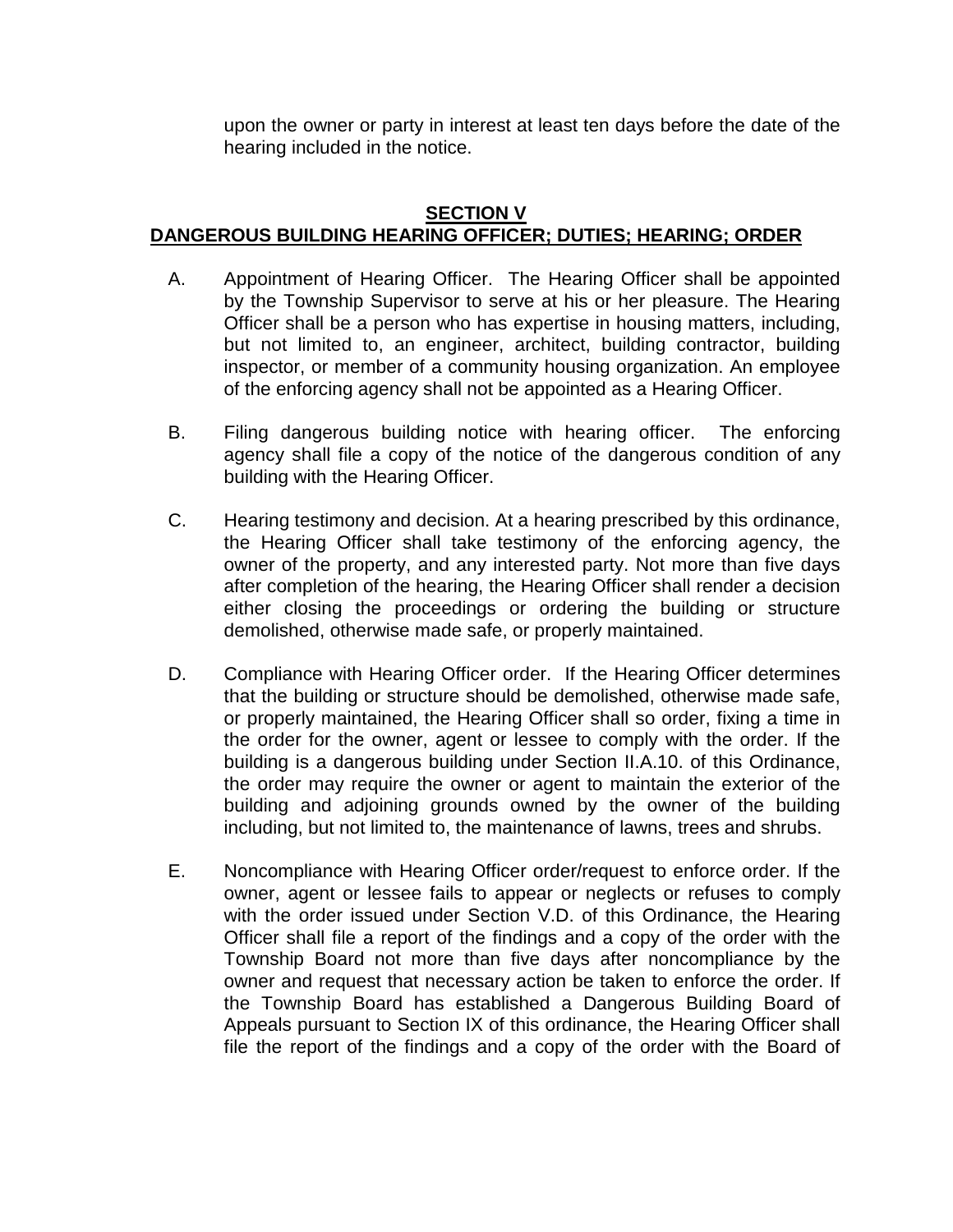Appeals and request that necessary action be taken to enforce the order. A copy of the findings and order of the Hearing Officer shall be served on the owner, agent or lessee in the manner prescribed in Section IV.D. of this Ordinance.

## **SECTION VI ENFORCEMENT HEARING BEFORE THE TOWNSHIP BOARD OR DANGEROUS BUILDING BOARD OF APPEALS**

The Township Board, or the Dangerous Building Board of Appeals, as applicable, shall fix a date not less than 30 days after the hearing prescribed in Section V.C. of this Ordinance for a hearing on the findings and order of the Hearing Officer and shall give notice to the owner, agent or lessee in the manner prescribed in Section IV.D. of this Ordinance of the time and place of the hearing. At the hearing, the owner, agent or lessee shall be given the opportunity to show cause why the order should not be enforced. The Township Board or the Board of Appeals shall either approve, disapprove or modify the order. If the Township Board or the Board of Appeals approves or modifies the order, the Township Board shall take all necessary action to enforce the order. If the order is approved or modified, the owner, agent or lessee shall comply with the order within 60 days after the date of the hearing under this section. In the case of an order of demolition, if the Township Board or the Board of Appeals determines that the building or structure has been substantially destroyed by fire, wind, flood or other natural disaster and the cost of repair of the building or structure will be greater than the state equalized value of the building or structure, the owner, agent or lessee shall comply with the order of demolition within 21 days after the date of the hearing under this section.

### **SECTION VII IMPLEMENTATION AND ENFORCEMENT OF REMEDIES**

- A. Implementation of order by Township. In the event of the failure or refusal of the owner or party in interest to comply with the decision of the Township Board, or the Board of Appeals, as applicable, the Township Board may, in its discretion, contract for the demolition, making safe or maintaining the exterior of the building or structure or grounds adjoining the building or structure.
- B. Reimbursement of costs. The costs of the demolition, of making the building safe, or of maintaining the exterior of the building or structure or grounds adjoining the building or structure, incurred by the Township to bring the property into conformance with this Ordinance shall be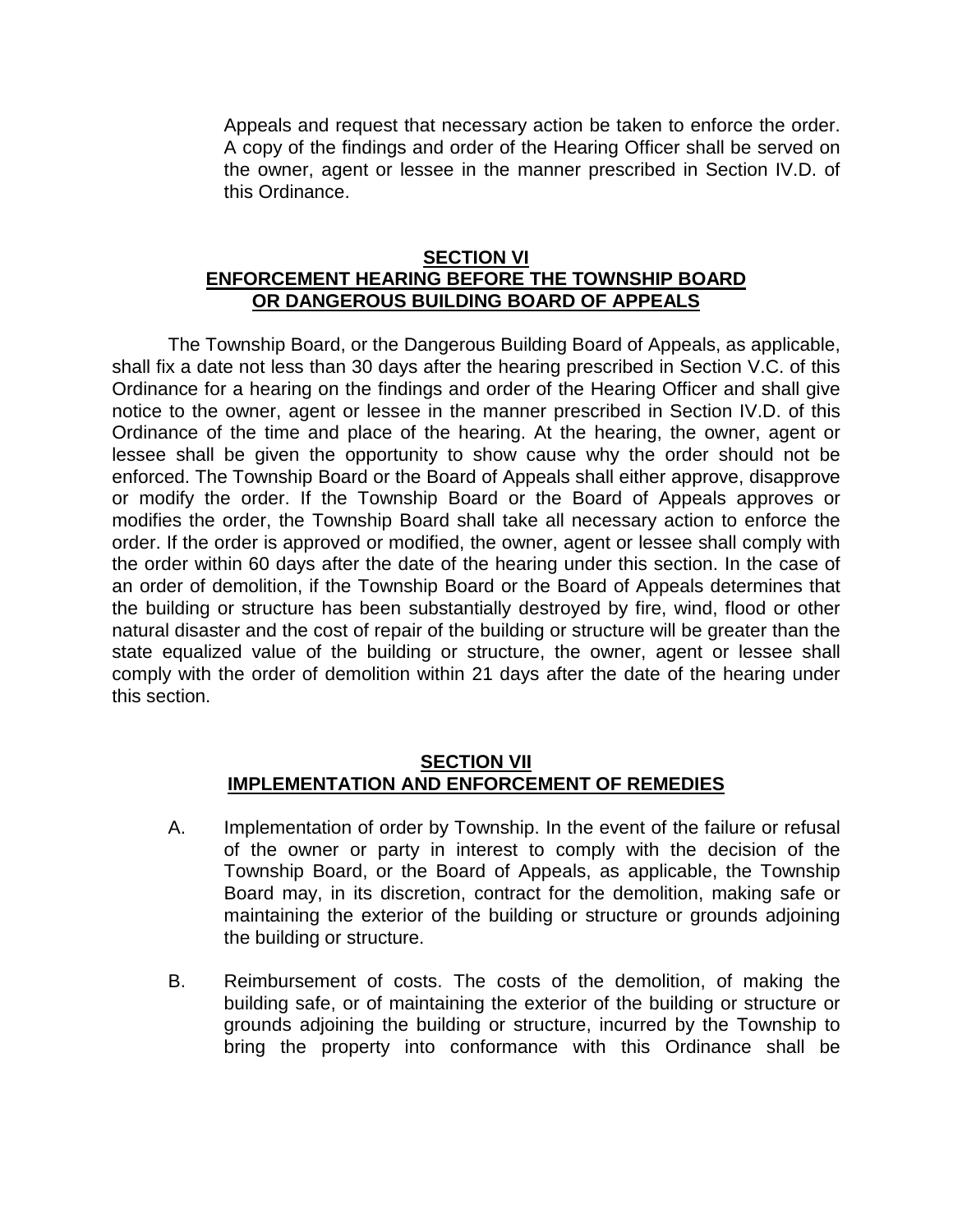reimbursed to the Township by the owner or party in interest in whose name the property appears.

- C. Notice of costs. The owner or party in interest in whose name the property appears upon the last local tax assessment records shall be notified by the township assessor of the amount of the costs of the demolition, of making the building safe, or of maintaining the exterior of the building or structure or grounds adjoining the building or structure, by first class mail at the address shown on the Township records.
- D. Lien for unpaid costs. If the owner or party in interest fails to pay the costs within 30 days after mailing by the assessor of the notice of the amount of the cost, in the case of a single family dwelling or a two family dwelling, the township shall have a lien for the costs incurred by the Township to bring the property into conformance with this Ordinance. The lien shall not take effect until notice of the lien has been filed or recorded as provided by law. A lien provided for in this subsection does not have priority over previously filed or recorded liens and encumbrances. The lien for the costs shall be collected and treated in the same manner as provided for property tax liens under the General Property Tax Act, Act No. 206 of the Public Acts of 1893, as amended, being Section 211.1 et seq. of the Michigan Compiled Laws.
- E. Court judgment for unpaid costs. In addition to other remedies under this ordinance, the Township may bring an action against the owner of the building or structure for the full cost of the demolition, of making the building safe, or of maintaining the exterior of the building or structure or grounds adjoining the building or structure. In the case of a single family dwelling or a two family dwelling, the Township shall have a lien on the property for the amount of a judgment obtained pursuant to this subsection. The lien provided for in this subsection shall not take effect until notice of the lien is filed and recorded as provided for by law. The lien does not have priority over prior filed or recorded liens and encumbrances.
- F. Enforcement of judgment. A judgment in an action brought pursuant to Section VII.E. of this Ordinance may be enforced against assets of the owner other than the building or structure.
- G. Lien for judgment amount. In the case of a single family dwelling or a twofamily dwelling, the Township shall have a lien for the amount of a judgment obtained pursuant to Section VII.E. of this ordinance against the owner's interest in all real property located in this state that is owned in whole or in part by the owner of the building or structure against which the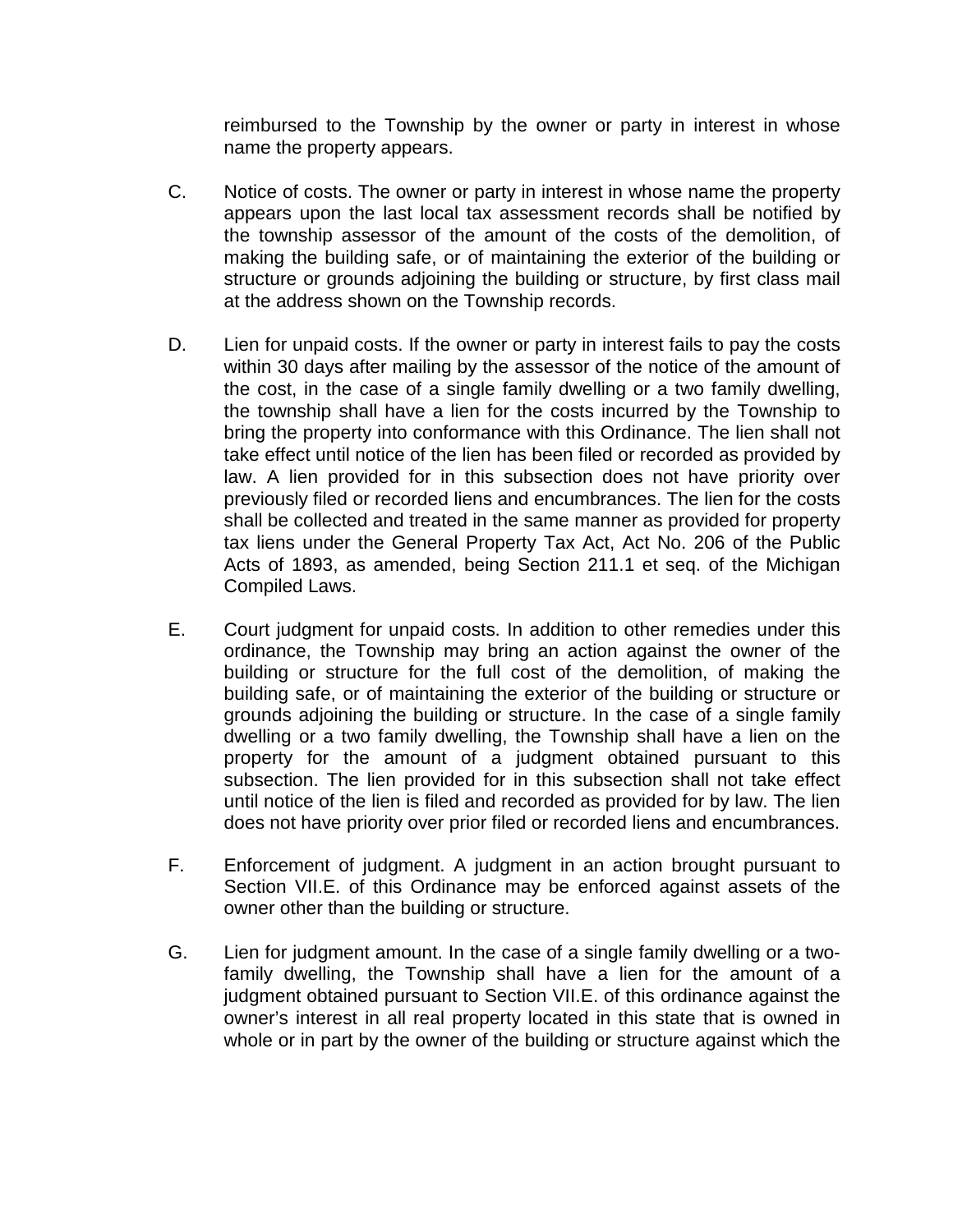judgment is obtained. A lien provided for in this subsection does not take effect until notice of the lien is filed or recorded as provided by law, and the lien does not have priority over prior filed or recorded liens and encumbrances.

#### **SECTION VIII PENALTIES FOR NONCONFORMANCE WITH ORDER**

A person who fails or refuses to comply with an order approved or modified by the Township Board or Board of Appeals, as applicable, under Section VI of this Ordinance within the time prescribed by that section shall be guilty of a misdemeanor punishable by a fine not to exceed \$500 or by imprisonment not to exceed 90 days, or by both such fine and imprisonment, at the discretion of the court. Each day that a violation shall continue shall constitute a separate offense. Additionally, the provisions of this Ordinance may also be enforced by suit for injunction, damages or other appropriate legal action.

### **SECTION IX DANGEROUS BUILDING BOARD OF APPEALS**

- A. Establishment and duties. The Township Board may establish a Dangerous Building Board of Appeals to hear all of the cases and carry out all of the duties of the Township Board described in Section VI of this ordinance. If the Township Board establishes a Board of Appeals, the establishment and operation of the Board of Appeals shall be controlled by the following provisions of this section.
- B. Membership. The Board of Appeals shall be appointed by the Township Board and shall consist of the following members:
	- 1. A building contractor;
	- 2. A registered architect or engineer;
	- 3. Two members of the general public;
	- 4. An individual registered as a building official, plan reviewer or inspector under the Building Officials and Inspectors Registration Act, Act No. 54 of the Public Acts of 1986, being Section 338.2301 et seq. of the Michigan Compiled Laws. The individual may be an employee of the enforcing agency.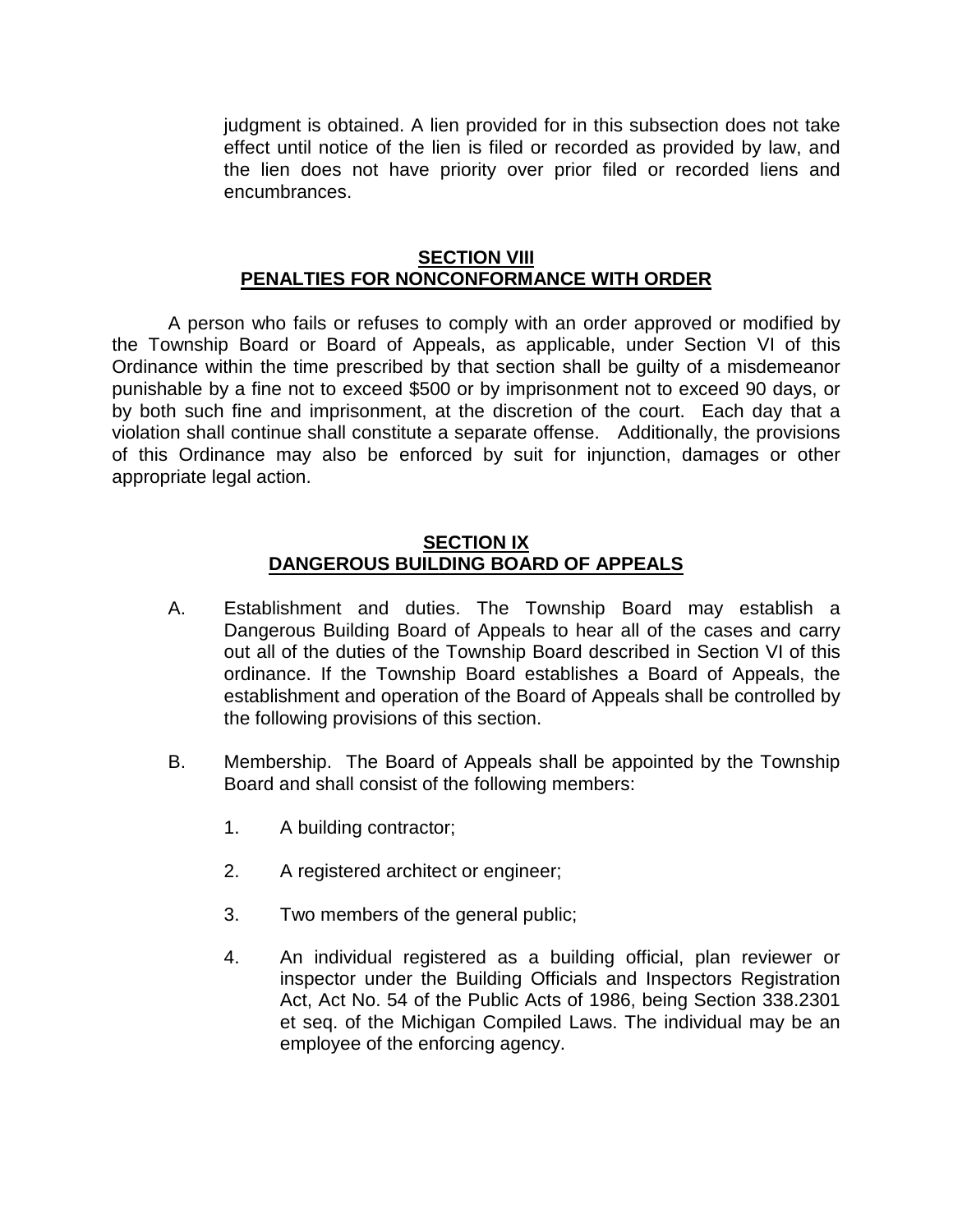- C. Terms. Board of Appeals members shall be appointed for three years, except that of the members first appointed, two members shall serve for one year, two members shall serve for two years, and one member shall serve for three years. A vacancy created other than by expiration of a term shall be filled for the balance of the unexpired term in the same manner as the original appointment. A member may be reappointed for additional terms.
- D. Officers. The Board of Appeals annually shall select a chairperson, vice chairperson and other officers that the Board of Appeals considers necessary.
- E. Quorum and final action votes. A majority of the Board of Appeals members appointed and serving constitutes a quorum. Final action of the Board of Appeals shall be only by affirmative vote of a majority of the board members appointed and serving.
- F. Compensation and expenses. The Township Board shall fix the amount of any per diem compensation provided to the members of the Board of Appeals. Expenses of the Board of Appeals incurred in the performance of official duties may be reimbursed as provided by law for employees of the Township Board.
- G. Open meetings act applicable. A meeting of the Board of Appeals shall be held pursuant to the Open Meetings Act, Act No. 267 of the Public Acts of 1976, as amended, being Section 15.261 et seq. of the Michigan Compiled Laws. Public notice of the time, date and place of the meeting shall be given in the manner required by the Open Meetings Act.
- H. Freedom of information act applicable. A writing prepared, owned, used, in the possession of, or retained by the Board of Appeals in the performance of an official function shall be made available to the public pursuant to the Freedom of Information Act, Act No. 442 of the Public Acts of 1976, as amended, being Section 15.23 1 et seq. of the Michigan Compiled Laws.

## **SECTION X APPEAL OF TOWNSHIP BOARD/BOARD OF APPEALS DECISION**

An owner aggrieved by any final decision or order of the Township Board, or the Board of Appeals, as applicable, under Section VI of this Ordinance may appeal the